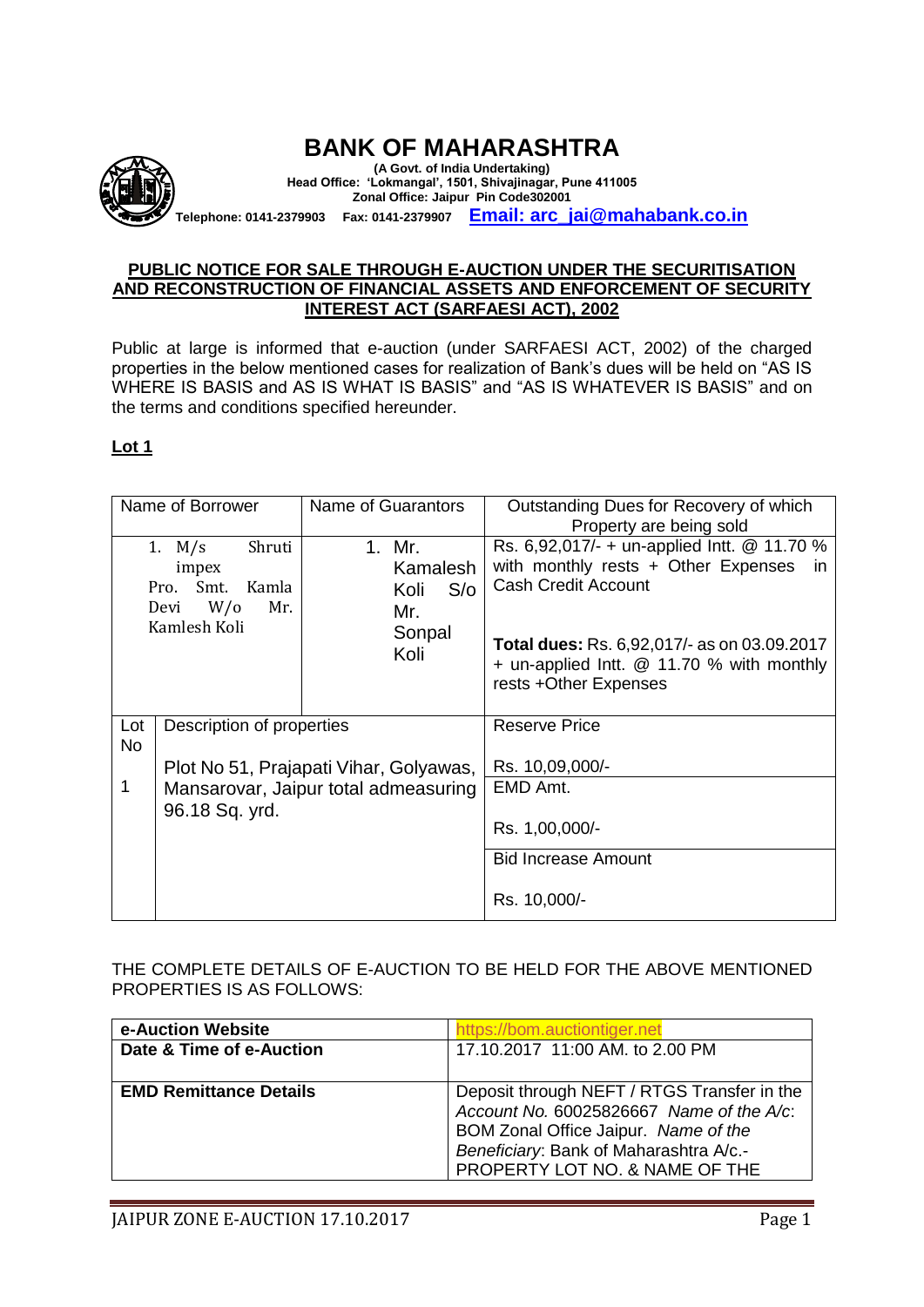|                                                   | BORROWER (as the case may be) IFS<br>Code: MAHB0001710 or by way of demand<br>draft drawn in favour of Bank of Maharashtra<br>- PROPERTY LOT No. & NAME OF THE<br>BORROWER (as the case may be), AND on<br>any Nationalized or scheduled Bank, payable<br>at JAIPUR |
|---------------------------------------------------|---------------------------------------------------------------------------------------------------------------------------------------------------------------------------------------------------------------------------------------------------------------------|
| <b>Bid Multiplier</b>                             | Rs. 10,000/-                                                                                                                                                                                                                                                        |
| <b>Inspection of properties</b>                   | 13.10.2017 to 15.10.2017                                                                                                                                                                                                                                            |
| Submission of offline bid application<br>with EMD | Upto 3 p.m. on 13.10.2017 at Jaipur Zonal<br>Office                                                                                                                                                                                                                 |

- 1. The properties are being held on "AS IS WHERE IS", "AS IS WHAT IS BASIS" and " AS IS WHATEVER IS BASIS" and the E-Auctions will be conducted "On Line". The auctions will be conducted through the Bank's approved service provider **M/S Eprocurement technologies Limited ( Auction Tiger )at the web portal [https://b](https://eauction.npasource.com/)om.auctiontiger.net Please visit <http://www.bankofmaharashtra.in/> on <http://tenders.gov.in/> and on [https://b](https://eauction.npasource.com/)om.auctiontiger.net for E-Auction Tender Documents containing online e-auction bid form**, Declaration, General Terms and conditions of online auction sale. For details in this regard, kindly contact Mr. Jinesh Jariwala 09537046315 079-40230827 Support Number : 079- 40230816/817/818/819/820/822/825/826 [support@auctiontiger.net](mailto:support@auctiontiger.net)  [rajasthan@auctiontiger.net](mailto:rajasthan@auctiontiger.net) [jinesh.jariwala@auctiontiger.net](mailto:jinesh.jariwala@auctiontiger.net) For auction bid form and detailed terms and conditions are annexed to the bid form and to get assistance during the entire prcess you may also contact. For information about property and other terms and conditions may contact our Recovery and Enforcement & Recovery Agency, Mr. Vinod Khandal@ mobile no 9784451824. For more information about property and other terms and conditions you may also contact- **Mr Ardhendu Shekhar on land line number 0141-2379944,Authorized Officer**.
- 2. To the best of knowledge and information of the Authorised Officers, there are no encumbrances on the properties. However, the intending bidders should make their own independent inquiries regarding the encumbrances, title of property put on auction and claims / rights / dues / affecting the property, prior to submitting their bid. The e-Auction advertisement does not constitute and will not be deemed to constitute any commitment or any representation of the bank. The property is being sold with all the existing and future encumbrances whether known or unknown to the bank. The Authorised Officer / Secured Creditor shall not be responsible in any way for any third party claims / rights / dues.
- 3. The intending purchasers/bidders are required to deposit EMD NEFT / RTGS Transfer in the *Account No.* **60025826667** *Name of the A/c***: BOM Zonal Office Jaipur.**  *Name of the Beneficiary***: Bank of Maharashtra A/c.- PROPERTY LOT NO. & NAME OF THE BORROWER (as the case may be)** *IFSC Code: MAHB0001710* **or by way of demand draft drawn in favour of Bank of Maharashtra – PROPERTY LOT No. & NAME OF THE BORROWER** (as the case may be), AND on any Nationalized or scheduled Bank, payable at JAIPUR
- 4. Bidders shall hold a valid email ID as all the relevant information from Bank and allotment of ID & Password by M/S E-procurement technologies Limited (Auction Tiger ) may be conveyed through e-mail ONLY.
- 5. The intending bidder should submit the evidence for EMD deposit like UR number along with Request Letter for participation in the E-auction, and self-attested copies of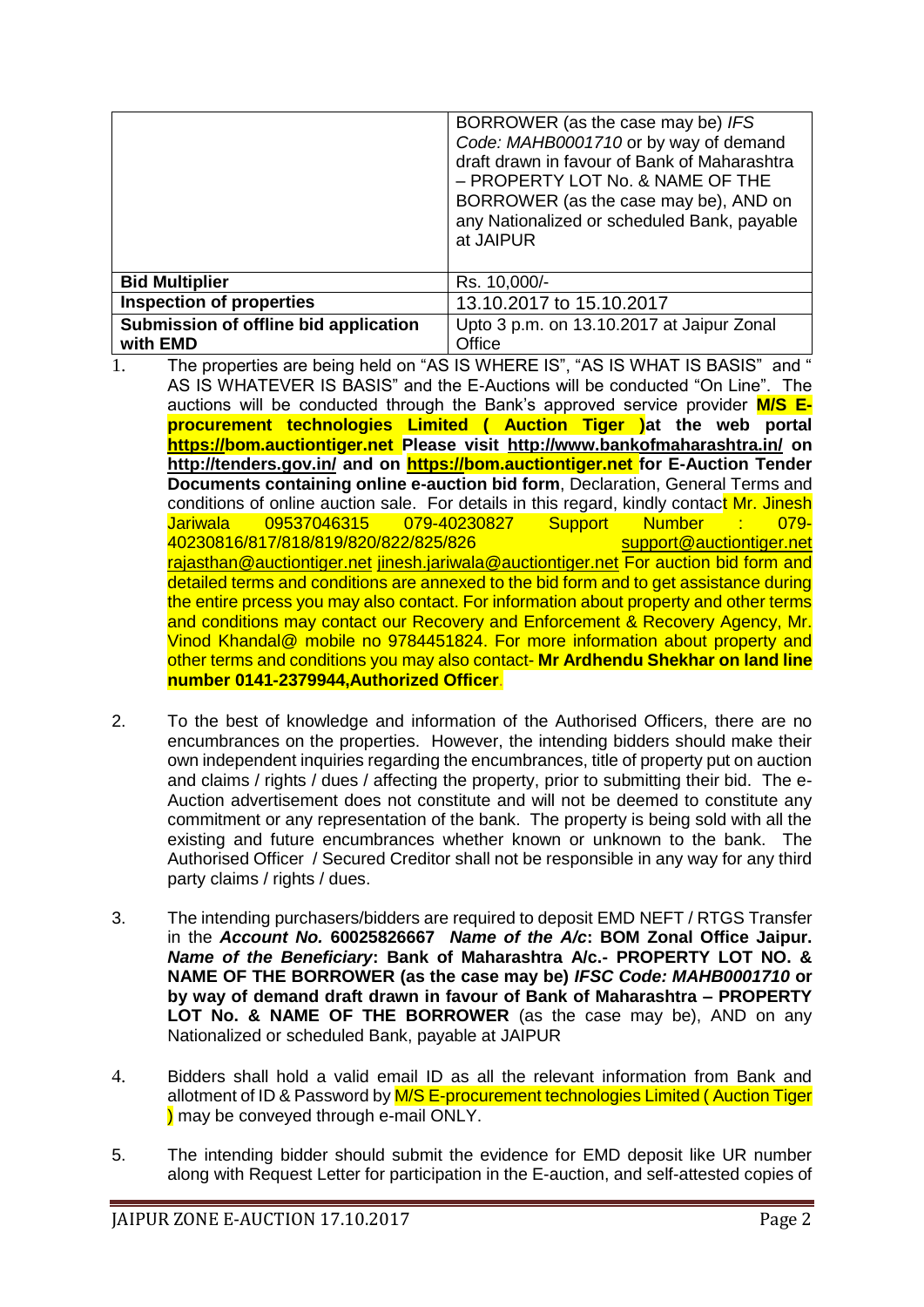(i)Proof of Identification (KYC) viz. Voter ID Card / Driving License / passport etc. / Current Address – Proof for communication, (iii)PAN Card of the bidder, (iv)valid email ID, (v)contact number (Mobile / Landline) of the bidder etc. to the Authorised Officer of Bank of Maharashtra Jaipur Zone by 13.10.2017, time 3.00 p.m. Scanned copies of the original of these documents will also be submitted to e-mail id displayed above.

- 6. Names of the Eligible Bidders, will be identified by the Bank of Maharashtra Jaipur Zonal Office to participate in online –auction on the portal [https://bom.auctiontiger.net](https://bom.auctiontiger.net/) **M/S E-procurement technologies Limited ( Auction Tiger )** will provide User ID and Password after due verification of PAN of the Eligible Bidders.
- 7. It shall be the responsibility of the interested bidders to inspect and satisfy themselves about the property before submission of the bid.
- 8. The Earnest Money Deposit (EMD) of the successful bidder shall be retained towards part sale consideration and the EMD of unsuccessful bidders shall be refunded. The Earnest Money Deposit shall not bear any interest. The successful bidder shall have to deposit 25% of the sale price, immediately on acceptance of bid price by the Authorised Officer and the balance of the sale price on or before  $15<sup>th</sup>$  day of sale or within such extended period as agreed upon in writing and solely at the discretion of the Authorised Officer . Default in deposit of amount by the successful bidder would entail forfeiture of the whole money already deposited and property shall be put to reauction and the defaulting bidder shall have no claim / right in respect of property / amount.
- 9. The prospective qualified bidders may avail online training on e-Auction from 14.10.2017 prior to the date of e-Auction. Neither the Authorised Officer nor Bank of Maharashtra, nor **M/S E-procurement technologies Limited ( Auction Tiger )** will be held responsible for any Internet Network problem / Power failure / any other technical lapses / failure etc. In order to ward-off such contingent situation the interest bidders are requested to ensure that they are technically well equipped with adequate power back-up etc. for successfully participating in the e-Auction.
- 10. The purchaser shall bear the applicable stamp duties / additional stamp duty / transfer charges fee etc. and also all the statutory / non-statutory dues, taxes rates assessment charges, fees etc. owing to anybody.
- 11. The Authorized Officer / Bank is not bound to accept the highest offer and has the absolute right to accept or reject any or all offer(s) or adjourn / postpone/cancel the eauction or withdraw any property or portion thereof from the auction proceedings at any stage without assigning any reason there for.
- 12. The Sale Certificate will be issued in the name of the purchaser(s) / applicant (s) only and will not be issued in any other name(s).
- 13. The sale shall be subject to rules / conditions prescribed under the Securitization and Reconstruction of Financial Assets and Enforcement of Security Interest Act, 2002.

## **STATUTORY 30 DAYS SALE NOTICE UNDER SARFAESI ACT, 2002**

The borrower / guarantors are hereby notified to pay the sum as mentioned above along with up to dated interest and ancillary expenses before the date of auction, failing which the